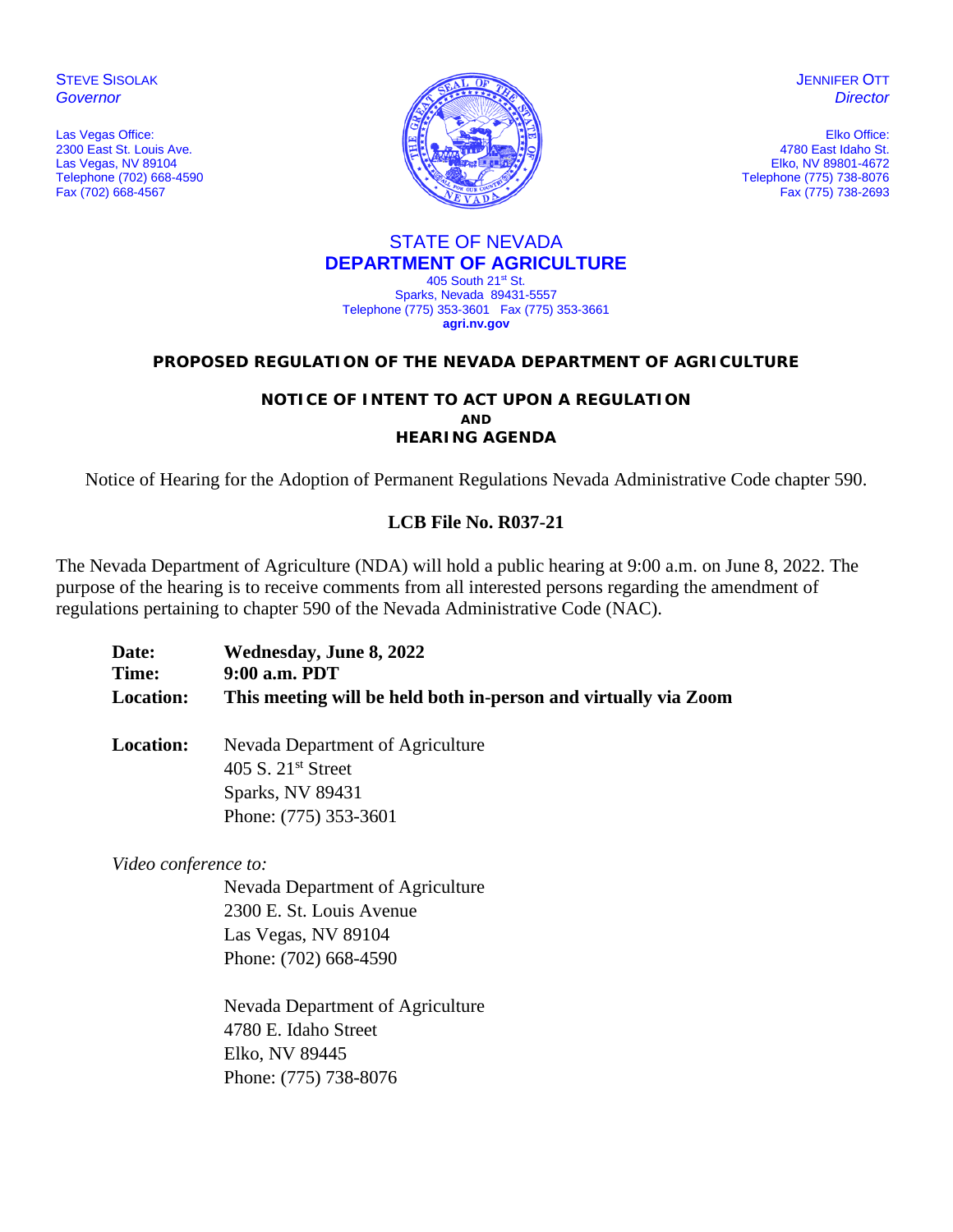## **Remote Meeting Information:**

To join the meeting virtually, click on the URL and enter the meeting number and password when prompted:

<https://us02web.zoom.us/j/85443903340> Meeting Number: 854 4390 3340

To join by telephone, call one of the phone-in numbers below and enter the passcode when prompted.

Dial by your location

 +1 346 248 7799 US (Houston) +1 669 900 9128 US (San Jose) +1 253 215 8782 US (Tacoma) +1 312 626 6799 US (Chicago) +1 646 558 8656 US (New York) +1 301 715 8592 US (Washington DC)

Meeting Number: 854 4390 3340

### **INFORMATIONAL STATEMENTS**

Pursuant to [NRS 233B.0603,](https://www.leg.state.nv.us/NRS/NRS-233B.html#NRS233BSec0603) the NDA is providing the following statements pertaining to the public hearing on proposed changes to Chapter 590 of NAC.

1. The need for and the purpose of the proposed regulation or amendment.

This regulation is necessary to:

- Create a new section wherein certain specification standards for diesel emission fluid (DEF) available from the International Organization for Standardization are adopted by regulation
- Create a new section wherein certain specification standards for petroleum heating products available from ASTM, International are adopted by regulation
- Update the purchase price (from ASTM, International) for the standard specification for diesel fuel adopted by reference
- Update the purchase prices (from ASTM, International) for the standard specifications for biodiesel fuel blend stock, biodiesel blends (B6 to B20), and diesel fuel adopted by reference
- Update the purchase price (from ASTM, International) for the standard specification for Methanol Fuel Blends adopted by reference
- Update the purchase price (from ASTM, International) for the standard specification for Ethanol Fuel Blends adopted by reference
- Update the purchase price (from ASTM, International) for the standard specification for Chemical Composition of Gases adopted by reference
- Adopt by reference certain specification standards for the regulation of Aviation Gasoline and Aviation Turbine Fuels (Jet Fuel) following the passage of Assembly Bill 31 of the 81st Session of

2300 East St. Louis Ave. Las Vegas, NV 89104 Telephone (702) 668-4590 Fax (702) 668-4567

405 South 21st St. Sparks, Nevada, 89431 Telephone (775) 353-3601 Fax (775) 353-3661

4780 East Idaho St. Elko, NV 89801 Telephone (775) 738-8076 Fax (775) 738-2693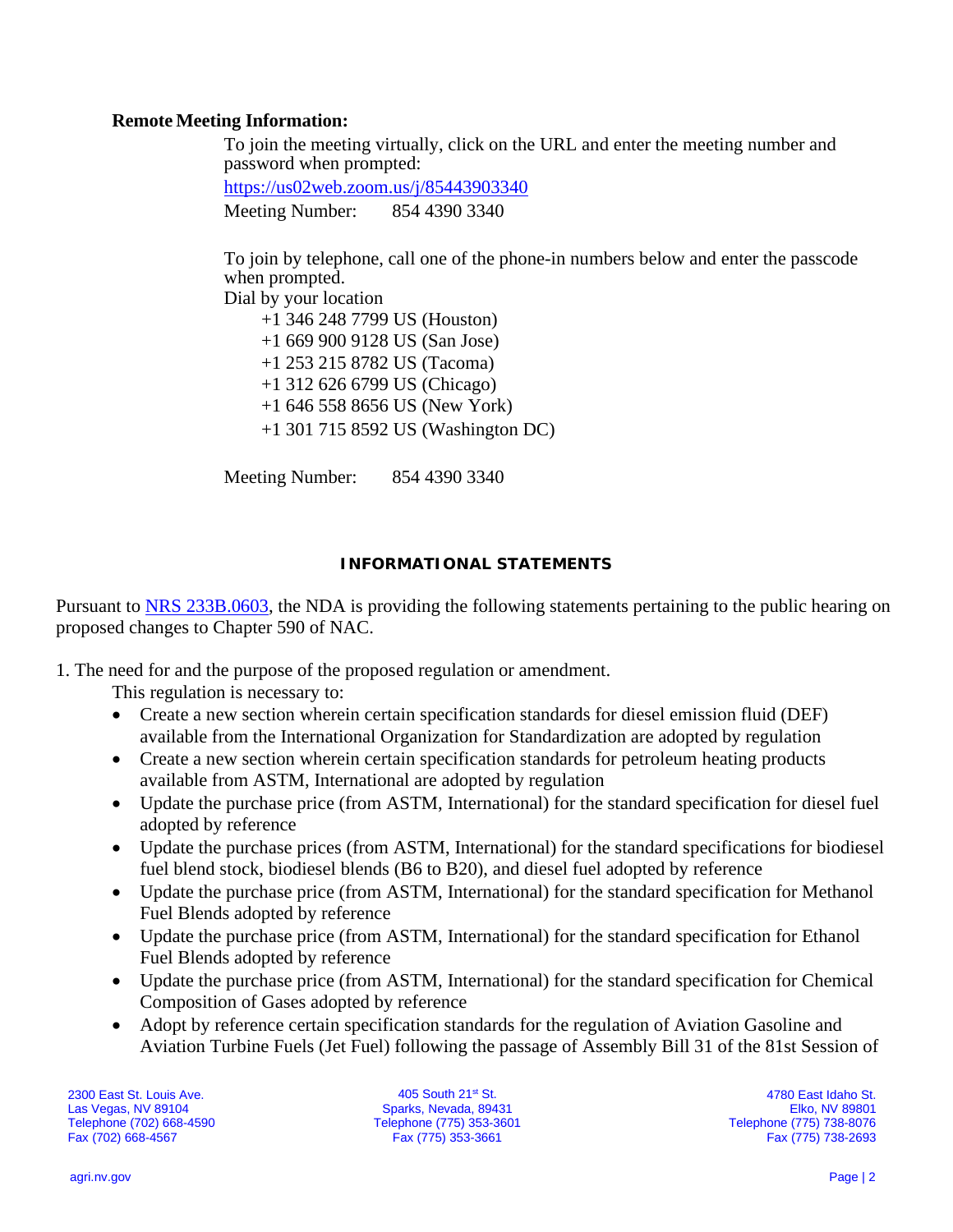the Nevada Legislature, which transferred authority for this section of NAC Chapter 590 from the State Sealer of Consumer Equitability to the State Board of Agriculture

- Update the purchase price (from ASTM, International) for the standard specification for Spark-Ignition Engine Fuel adopted by reference
- Amends the text of NAC 590.070 to reflect passage of Assembly Bill 31 by the 81st Session of the Nevada Legislature

2. If the regulation is a permanent one, a statement explaining how to obtain the approved or revised text of the proposed regulation prepared by the Legislative Counsel pursuant to NRS 233B.063.

A copy of all materials relating to the proposal may be obtained by visiting the Department's website at [agri.nv.gov](http://agri.nv.gov/Animals/Animal_Industries_Hearings,_Workshops,_Meetings/) or by contacting the Division of Measurement Standards at 775-353-3783 or ce@agri.nv.gov. Copies may also be requested or inspected by visiting the NDA offices located in Elko, Las Vegas or Sparks or the Nevada State Library and Archives at 100 Stewart Street, Carson City, NV 89701. A reasonable fee for copying or postage may be charged for those requesting a print copy. Members of the public who would like additional information about a proposed regulation may contact the Division of Measurement Standards by 775-353-3783 and ce@agri.nv.gov.

3. The estimated economic effect of the regulation on the business which it is to regulate and on the public.

• Adverse economic effect on regulated business

Sections 2 and 3 adopt new specifications for diesel emission fluid and petroleum heating products after the Nevada Legislature granted the NDA authority over these products during the 81st Legislative Session. Included in these sections is information on the prices and method by which copies of these specifications may be obtained by regulated members of the industry or by the public. Because these are products that have not previously been regulated by the NDA, there may be industry interest in ensuring proper storage and quality of these products, and a desire to acquire these specifications. In the case of documents related to diesel emission fluid, there are five specifications available for purchase, with the prices for each ranging from \$48 to \$200. Purchase of all five would cost \$543. In the case of documents related to petroleum heating products, there are two specifications available for purchase, with a cost of \$60 for the heating oil specification and a cost of \$54 for the kerosene specification. Purchase of both would cost \$114. It should be noted that interested parties may inspect these documents at any of the NDA's office upon request.

Sections 4 through 8 inclusive, and Section 10 update the prices to purchase documents published by ASTM International. Again, there is no requirement for businesses to purchase any of these publications and interested parties may request to inspect any of the documents referenced in NAC Chapter 590 at any of the NDA's offices.

• Beneficial economic effect on regulated business

Sections 2 and 3 adopt new specifications for diesel emission fluid and petroleum heating products after the Nevada Legislature granted the NDA authority over these products during the 81st Legislative Session. This may lead to increased compliance, leading to a more level marketplace for all regulated businesses.

2300 East St. Louis Ave. Las Vegas, NV 89104 Telephone (702) 668-4590 Fax (702) 668-4567

405 South 21st St. Sparks, Nevada, 89431 Telephone (775) 353-3601 Fax (775) 353-3661

4780 East Idaho St. Elko, NV 89801 Telephone (775) 738-8076 Fax (775) 738-2693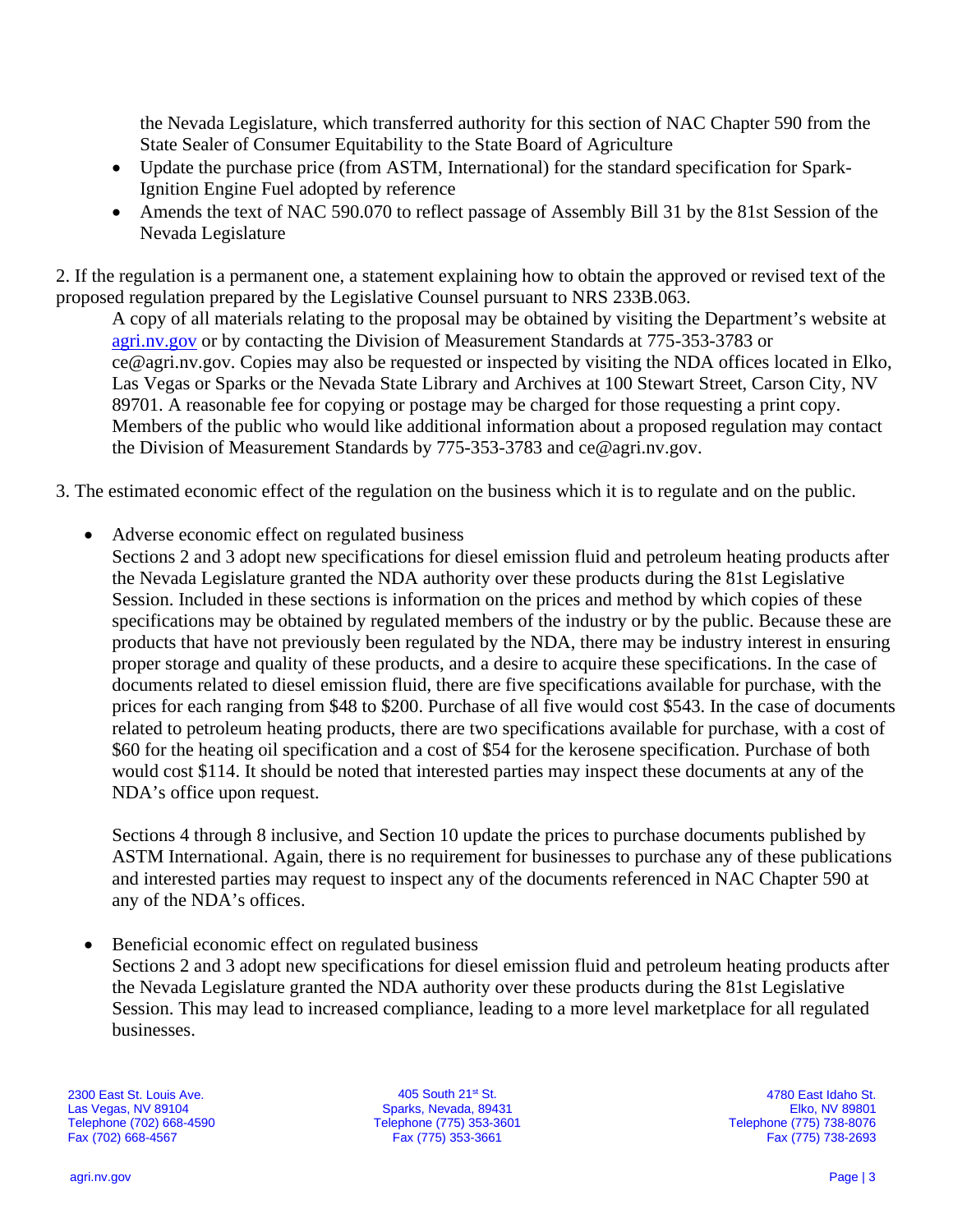Immediate economic effect on regulated business

The proposed regulations will take effect upon adoption. As stated above under 'Adverse economic effect on regulated business,' Sections 2 and 3 adopt new specifications for diesel emission fluid and petroleum heating products. There may be industry interest in ensuring proper storage and quality of these products, and a desire to acquire these specifications. In the case of DEF there are five specifications available for purchase, with the prices for each ranging from \$48 to \$200. Purchase of all five would cost \$543. In the case of petroleum heating products there are two specifications available for purchase, with a cost of \$60 for the heating oil specification and a cost of \$54 for the kerosene specification. Purchase of both would cost \$114. It should be noted that interested parties may inspect these documents at any of the NDA's office upon request.

Sections 4 through 8 inclusive, and Section 10 update the prices to purchase documents published by ASTM International. Again, there is no requirement for businesses to purchase any of these publications and interested parties may request to inspect any of the documents referenced in NAC Chapter 590 at any of the NDA's offices.

- Long-term economic effect on regulated business The NDA does not anticipate long-term economic effects on regulated business because of the proposed regulations.
- Adverse economic effect on the public The NDA does not anticipate any adverse economic effects on the public because of the proposed regulations.
- Beneficial economic effect on the public Regulation of DEF and petroleum heating products may help to prevent non-compliant product from causing harm to automotive or heating systems used by the public.
- Immediate economic effect on the public The proposed regulations will take effect upon adoption. Regulation of DEF and petroleum heating products may help to prevent non-compliant product from causing harm to automotive or heating systems used by the public.
- Long-term economic effect on the public As stated above, regulation of DEF and petroleum heating products may help to prevent non-compliant product from causing harm to automotive or heating systems used by the public.
- 4. The estimated cost to the agency for enforcement of the proposed regulation.
	- The NDA estimates that it will incur costs of approximately \$1,100 to purchase instruments necessary to confirm compliance of DEF with the adopted standard.

405 South 21st St. Sparks, Nevada, 89431 Telephone (775) 353-3601 Fax (775) 353-3661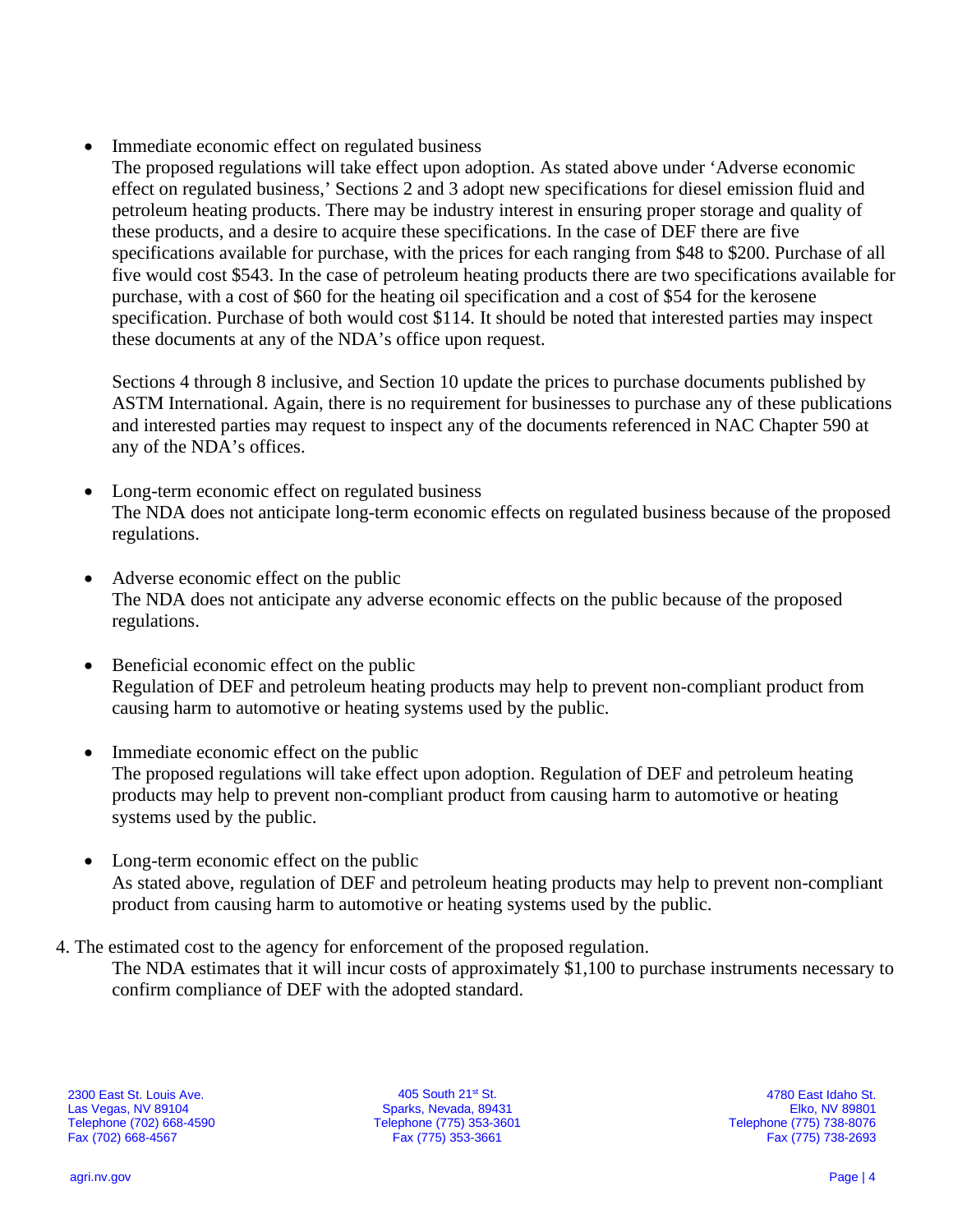- 5. The methods used by the agency in determining the impact on a small business.
	- Notice and text of the proposed regulations were mailed via the United States Postal Service to 440 individual petroleum product distributors, wholesalers, and retailers. Three notices were returned as undeliverable. In addition, notice and a link to the text of the proposed regulations were sent via email to 7,026 interested parties. The notice included the website address for an electronic survey and a request that the recipient participate in the survey to assist the Nevada Department of Agriculture (NDA) in determining the potential impacts of the proposed regulations on businesses in Nevada. An option was offered for recipients to request a hard copy of the survey be sent to them by mail or email, though the department did not receive any such requests. Additionally, the notice and survey link were sent via email to the Nevada Petroleum Marketers and Convenience Store Association, the Western States Petroleum Association, and the Retail Association of Nevada with a request that these associations notify their respective members of the proposed changes and the survey. Notice of the proposed regulations and the survey link were posted to [www.agri.nv.gov.](http://www.agri.nv.gov/) The survey was open from December 14, 2021, through January 14, 2022.

A total of 22 responses were received, though not all respondents answered every survey question. Persons interested in obtaining the survey results and summary may do so by contacting the NDA's Division of Measurement Standards at 775-353-3783 or [ce@agri.nv.gov.](mailto:ce@agri.nv.gov)

A statistical analysis of the survey results was compiled and considered. Survey respondents were asked whether the proposed changes in R037-21 would impact their ability to do business, and how they would be impacted; the estimated amount of annual economic impact on their business and the level of impact, ranging from "no impact" to "severe impact," that these changes would cause; and if these changes would require the business to make operational changes. Finally, participants were invited to offer suggestions on how negative financial impacts might be mitigated.

6. A description of and citation to any regulations of other state or local governmental agencies which the proposed regulation overlaps or duplicates and a statement explaining why the duplication or overlapping is necessary. If the proposed regulation overlaps or duplicates a federal regulation, the notice must include the name of the regulating federal agency.

The proposed regulation is not duplicative, nor does it overlap any federal, state, or local standards.

7. If the regulation is required pursuant to federal law, a citation and description of the federal law. The proposed regulation is not required pursuant to federal law.

8. If the regulation includes provisions which are more stringent than a federal regulation that regulates the same activity, a summary of such provisions.

The proposed regulation is not more stringent than federal, state, or local standards.

9. Whether the proposed regulation establishes a new fee or increases an existing fee. The proposed regulation does not provide a new fee or increase an existing fee.

Copies of this notice and proposed regulations will be mailed to members of the public upon request. Copies may also be requested or inspected by visiting the NDA offices located in Elko, Las Vegas or Sparks or the

2300 East St. Louis Ave. Las Vegas, NV 89104 Telephone (702) 668-4590 Fax (702) 668-4567

405 South 21st St. Sparks, Nevada, 89431 Telephone (775) 353-3601 Fax (775) 353-3661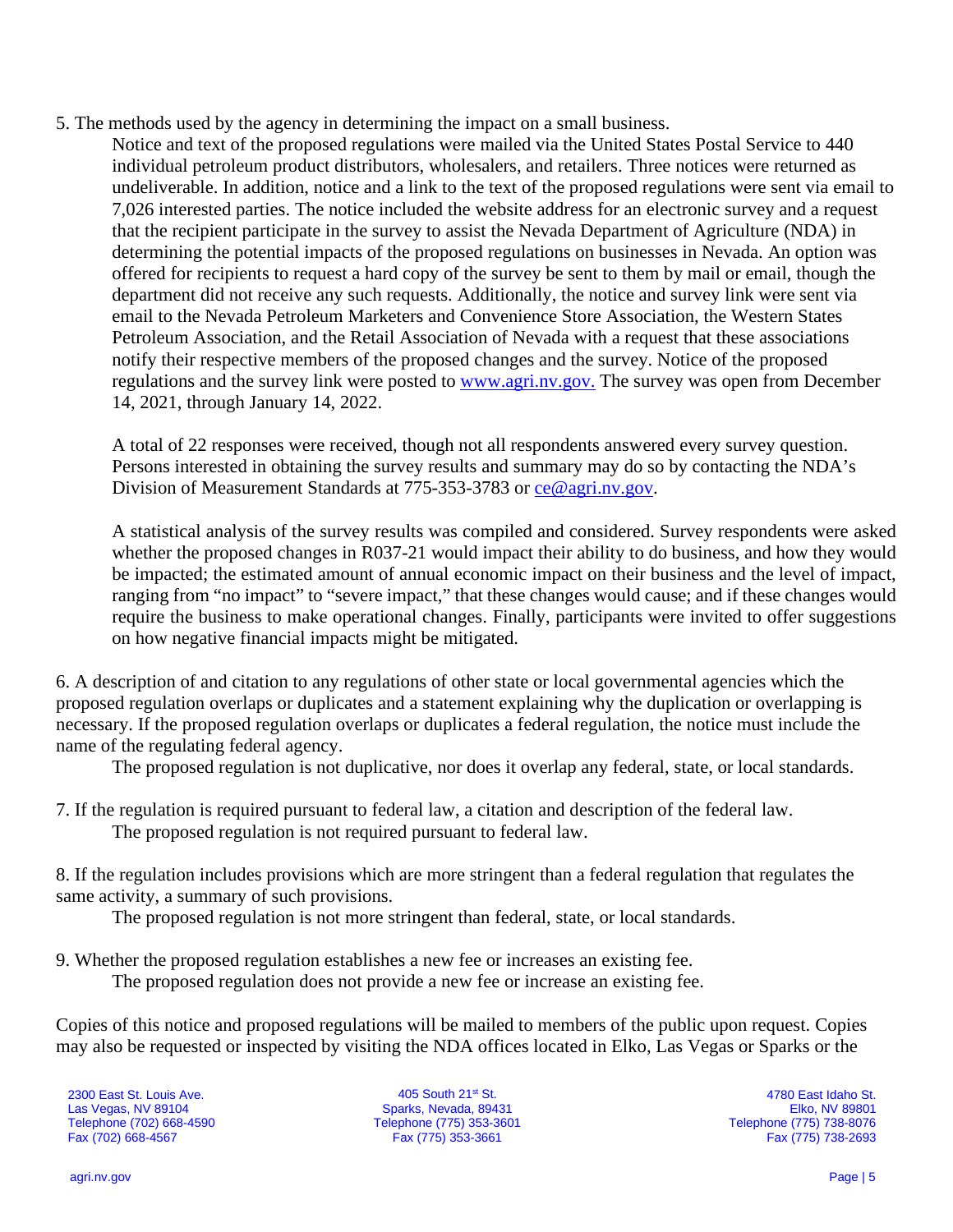Nevada State Library and Archives at 100 Stewart Street, Carson City, NV 89701. A reasonable fee may be charged for copies or postage if it is deemed necessary. Requests for mailed copies may be directed to

> Nevada Department of Agriculture Division of Measurement Standards 405 South 21st Street Sparks, NV 89431 Phone: 775-353-3783; Email: ce@agri.nv.gov

Notice of this meeting was sent to all persons on the Department's mailing list for administrative regulations and posted on or before 9 a.m. thirty days before the meeting at the following locations:

- o Nevada Department of Agriculture website at [agri.nv.gov](http://agri.nv.gov/Animals/Animal_Industries_Hearings,_Workshops,_Meetings/)
- o Nevada Public Notice website at<https://notice.nv.gov/>
- o Nevada Legislature Administrative Regulation Notices at <https://www.leg.state.nv.us/App/Notice/A/>

Persons wishing to make oral comment upon the regulation draft of the Nevada Department of Agriculture may participate at the scheduled hearing. Persons wishing to submit written testimony or documentary evidence may submit the material by emailing ce@agri.nv.gov or via mail to the following address: Nevada Department of Agriculture, Attn: William Striejewske, 405 S. 21<sup>st</sup> St, Sparks, NV 89431. Written submissions must be received by the NDA on or before June 8, 2022.

Reasonable efforts will be made for members of the public who have disabilities and require special accommodations for assistance at the meeting. Please contact the Department at 775-353-3783 or ce@agri.nv.gov at least three (3) business days prior to the meeting.

If no person who is directly affected by the proposed action appears to request time to make and oral presentation, the NDA may proceed immediately to act upon any written submissions.

Upon adoption of any regulation, the agency, if requested to do so by an interested person, either before adoption or within 30 days thereafter, shall issue a concise statement of the principal reasons for and against its adoption and incorporate therein its reason for overruling the consideration urged against its adoption.

405 South 21st St. Sparks, Nevada, 89431 Telephone (775) 353-3601 Fax (775) 353-3661